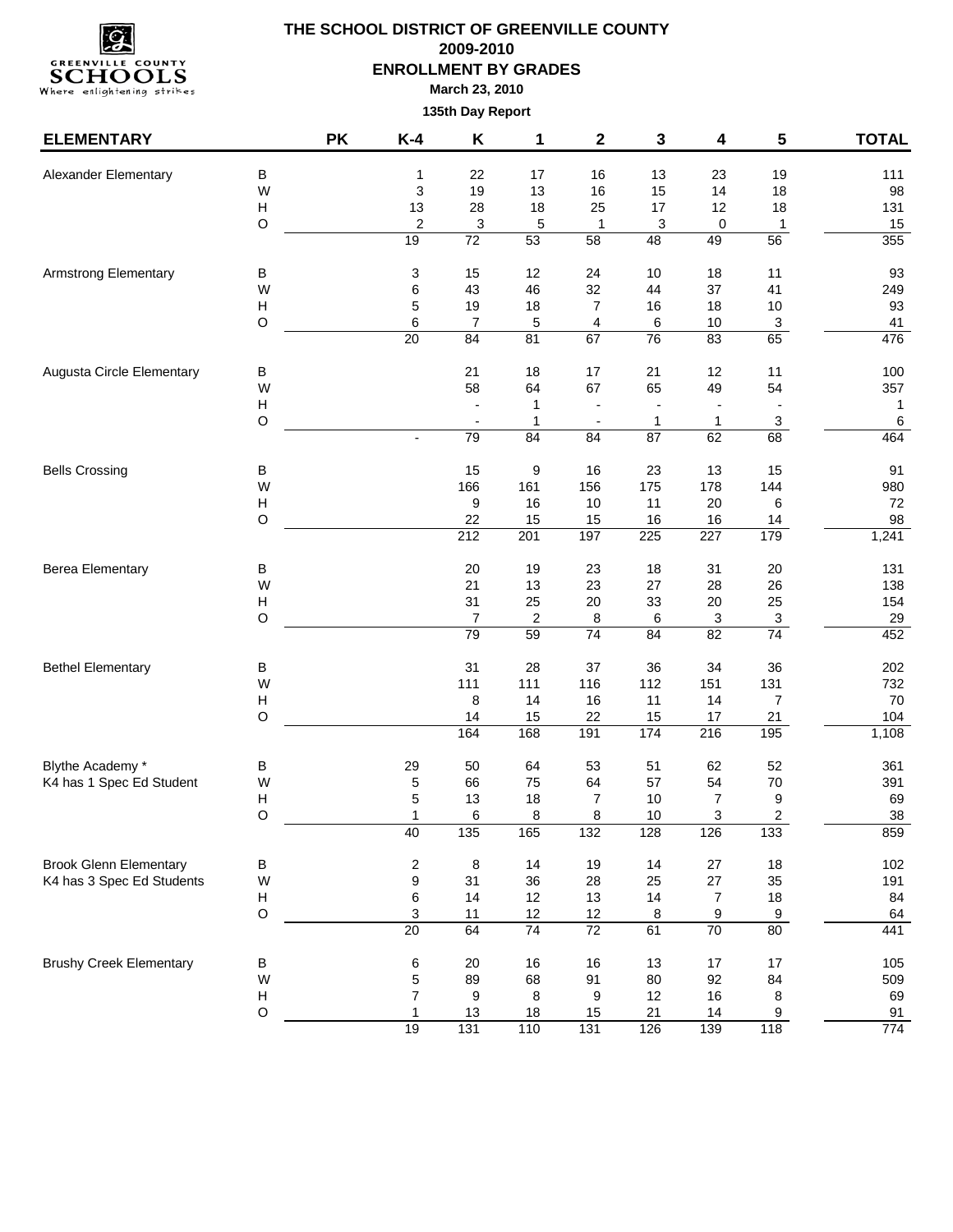

| <b>ELEMENTARY</b>                |                                | <b>PK</b>       | $K-4$                    | Κ                     | 1            | $\mathbf 2$             | 3         | 4                 | 5              | <b>TOTAL</b> |
|----------------------------------|--------------------------------|-----------------|--------------------------|-----------------------|--------------|-------------------------|-----------|-------------------|----------------|--------------|
| <b>Bryson Elementary</b>         | В                              |                 |                          | 24                    | 30           | 29                      | 36        | 40                | 33             | 192          |
|                                  | W                              |                 |                          | 85                    | 99           | 83                      | 90        | 94                | 104            | 555          |
|                                  | $\boldsymbol{\mathsf{H}}$      |                 |                          | 15                    | 20           | 11                      | 12        | 13                | $\overline{7}$ | 78           |
|                                  | $\circ$                        |                 |                          | $\overline{7}$<br>131 | 8<br>157     | 11<br>134               | 6<br>144  | 9<br>156          | 5<br>149       | 46<br>871    |
|                                  |                                |                 |                          |                       |              |                         |           |                   |                |              |
| <b>Buena Vista Elementary</b>    | В                              |                 |                          | 15                    | 23           | 17                      | 13        | 13                | 21             | 102          |
|                                  | W                              |                 |                          | 76                    | 107          | 86                      | 108       | 96                | 123            | 596          |
|                                  | H<br>O                         |                 |                          | $\overline{7}$        | 6            | 4                       | 9         | $\overline{7}$    | 6              | 39           |
|                                  |                                |                 |                          | 17<br>115             | 11<br>147    | 16<br>123               | 13<br>143 | 11<br>127         | 19<br>169      | 87<br>824    |
| <b>Chandler Creek Elementary</b> | $\sf B$                        |                 |                          | 37                    | 28           | 26                      | 38        | 26                | 16             | 171          |
| K4 has 1 Spec Ed Student         | W                              |                 | 3                        | 94                    | $70\,$       | 66                      | 80        | 72                | 75             | 460          |
|                                  | H                              |                 | 16                       | 21                    | 36           | 34                      | 38        | 22                | 17             | 184          |
|                                  | $\circ$                        |                 | $\overline{\phantom{a}}$ | $\overline{7}$        | 11           | $\overline{7}$          | $10$      | 9                 | 4              | 48           |
|                                  |                                |                 | 19                       | 159                   | 145          | 133                     | 166       | 129               | 112            | 863          |
| Cherrydale Elementary*           | В                              |                 | 13                       | 26                    | 25           | 26                      | 22        | 22                | 26             | 160          |
| K4 has 1 Spec Ed Student         | W                              |                 | $\overline{7}$           | 15                    | 25           | 15                      | 17        | 24                | 19             | 122          |
|                                  | H                              |                 | 16                       | 26                    | 23           | 18                      | 23        | 17                | 9              | 132          |
|                                  | $\circ$                        |                 | 2                        | 4                     | 5            | 8                       | 3         | 7                 | 4              | 33           |
|                                  |                                |                 | 38                       | 71                    | 78           | 67                      | 65        | 70                | 58             | 447          |
| Child Development Center *       | В                              | 36              | 259                      |                       |              |                         |           |                   |                | 295          |
|                                  | W                              | 21              | 219                      |                       |              |                         |           |                   |                | 240          |
| (Note 1)                         | H<br>$\circ$                   | 16<br>4         | 216<br>56                |                       |              |                         |           |                   |                | 232<br>60    |
|                                  |                                | $\overline{77}$ | 750                      |                       |              |                         |           |                   |                | 827          |
| <b>Crestview Elementary</b>      | В                              |                 |                          | 21                    | 18           | 26                      | 26        | 24                | 17             | 132          |
|                                  | W                              |                 |                          | 47                    | 58           | 69                      | 65        | 68                | 71             | 378          |
|                                  | $\boldsymbol{\mathsf{H}}$      |                 |                          | 22                    | 13           | 17                      | 16        | 11                | 18             | 97           |
|                                  | $\circ$                        |                 |                          | 6                     | 4            | 11                      | 12        | 8                 | 4              | 45           |
|                                  |                                |                 |                          | $\overline{96}$       | 93           | 123                     | 119       | $\frac{111}{111}$ | 110            | 652          |
| Duncan Chapel Elementary         | В                              |                 |                          | 32                    | 31           | 23                      | 24        | 32                | 25             | 167          |
|                                  | W                              |                 |                          | 58                    | 40           | 56                      | 44        | 41                | 51             | 290          |
|                                  | Н                              |                 |                          | 30                    | 24           | 20                      | 21        | 26                | 20             | 141          |
|                                  | $\circ$                        |                 | $\overline{\phantom{a}}$ | 9<br>129              | 15<br>110    | 8<br>107                | 9<br>98   | 8<br>107          | 7<br>103       | 56<br>654    |
|                                  |                                |                 |                          |                       |              |                         |           |                   |                |              |
| East North Street Elementary     | В<br>W                         |                 | 13<br>5                  | 55<br>20              | 50<br>22     | 54<br>14                | 64<br>16  | 54<br>18          | 58<br>18       | 348<br>113   |
|                                  | $\boldsymbol{\mathsf{H}}$      |                 | 17                       | 26                    | 27           | 22                      | 22        | 22                | 16             | 152          |
|                                  | $\circ$                        |                 | 4                        | 8                     | 11           | $\overline{\mathbf{c}}$ | 6         | 5                 | $\overline{7}$ | 43           |
|                                  |                                |                 | 39                       | 109                   | 110          | 92                      | 108       | 99                | 99             | 656          |
| Ellen Woodside Elementary        | В                              |                 | 7                        | 23                    | 16           | 23                      | 18        | 22                | 22             | 131          |
|                                  | W                              |                 | 9                        | 63                    | 62           | 74                      | $71$      | $70\,$            | 89             | 438          |
|                                  | Н                              |                 | 3                        | $\boldsymbol{7}$      | 8            | 7                       | 5         | 9                 | 6              | 45           |
|                                  | $\circ$                        |                 | 1                        | 12                    | 5            | 12                      | 6         | $\overline{7}$    | 2              | 45           |
|                                  |                                |                 | 20                       | 105                   | 91           | 116                     | 100       | 108               | 119            | 659          |
| Fork Shoals Elementary           | $\sf B$                        |                 |                          | 15                    | 11           | 13                      | 9         | 9                 | 22             | 79           |
|                                  | W                              |                 |                          | 68                    | 81           | 89                      | 119       | 121               | 102            | 580          |
|                                  | $\boldsymbol{\mathsf{H}}$<br>O |                 |                          | 9<br>11               | $10$<br>$10$ | 5<br>5                  | 7<br>6    | 8<br>6            | $10$           | 49<br>42     |
|                                  |                                |                 |                          | 103                   | 112          | 112                     | 141       | 144               | 4<br>138       | 750          |
|                                  |                                |                 |                          |                       |              |                         |           |                   |                |              |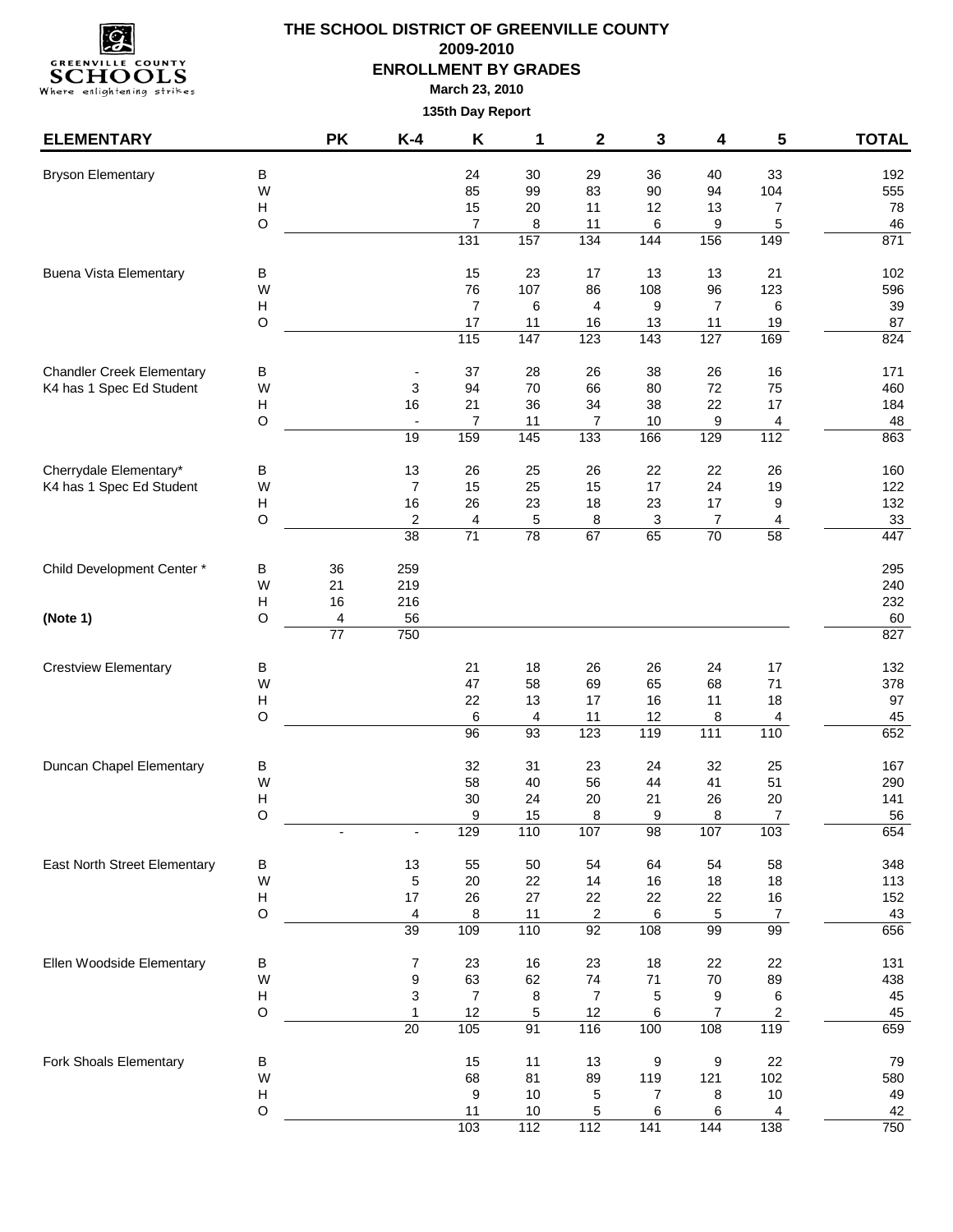

| <b>ELEMENTARY</b>                                     |                  | <b>PK</b>      | $K-4$                           | Κ                   | 1                       | $\mathbf{2}$           | 3                   | 4                    | 5                    | <b>TOTAL</b>     |
|-------------------------------------------------------|------------------|----------------|---------------------------------|---------------------|-------------------------|------------------------|---------------------|----------------------|----------------------|------------------|
| Fountain Inn Elementary                               | В                |                | 7                               | 24                  | 35                      | 33                     | 35                  | 35                   | 31                   | 200              |
| K4 has 3 Spec Ed Students                             | W                |                | 8                               | 63                  | 62                      | 99                     | 92                  | 98                   | 98                   | 520              |
|                                                       | н                |                | 3                               | $10$                | 6                       | 6                      | 6                   | 6                    | $\overline{7}$       | 44               |
|                                                       | $\mathsf O$      |                | $\overline{\phantom{a}}$        | 6                   | 14                      | 4                      | 5                   | 4                    | $\boldsymbol{9}$     | 42               |
|                                                       |                  |                | 18                              | 103                 | 117                     | 142                    | 138                 | 143                  | 145                  | 806              |
| <b>Gateway Elementary</b>                             | В                |                | 2                               | 13                  | 10                      | 12                     | 15                  | 9                    | 11                   | 72               |
| K4 has 5 Spec Ed Students                             | W<br>н           |                | 34<br>1                         | 81<br>3             | 75<br>9                 | 88<br>9                | 77<br>12            | 79<br>$\overline{7}$ | 82<br>6              | 516<br>47        |
|                                                       | $\circ$          |                | $\overline{2}$                  | 6                   | $\overline{\mathbf{4}}$ | 6                      | 3                   | 3                    | 6                    | 30               |
|                                                       |                  |                | 39                              | 103                 | 98                      | 115                    | 107                 | 98                   | 105                  | 665              |
| Greenbrier Elementary*                                | В                | 1              | $\overline{7}$                  | 34                  | 42                      | 40                     | 42                  | 42                   | 49                   | 257              |
| K3 has 3 Spec Ed Students                             | W                | 2              | 11                              | 62                  | 63                      | 72                     | 61                  | 58                   | 69                   | 398              |
| K4 has 5 Spec Ed students                             | н                | L,             | 6                               | 8                   | 25                      | 12                     | 16                  | 21                   | 6                    | 94               |
|                                                       | $\circ$          |                | 2                               | 13                  | 16                      | 13                     | 11                  | 12                   | 10                   | 77               |
|                                                       |                  | 3              | 26                              | 117                 | 146                     | 137                    | 130                 | 133                  | 134                  | 826              |
| <b>Grove Elementary</b>                               | В                |                |                                 | 42                  | 46                      | 48                     | 56                  | 58                   | 55                   | 305              |
|                                                       | W                |                |                                 | 19                  | 15                      | 18                     | 15                  | 24                   | 23                   | 114              |
|                                                       | н                |                |                                 | 40                  | 30                      | 36                     | 27                  | 29                   | 25                   | 187              |
|                                                       | $\circ$          |                | $\overline{\phantom{a}}$        | 6<br>107            | 6<br>97                 | 2<br>104               | 3<br>101            | 2<br>113             | $\sqrt{5}$<br>108    | 24<br>630        |
|                                                       |                  |                |                                 |                     |                         |                        |                     |                      |                      |                  |
| Heritage Elementary *                                 | В                |                |                                 | 6                   | $\overline{7}$          | 8                      | 8                   | 9                    | 5                    | 43               |
| K3 has 6 Spec Ed students                             | W                | 8              | 18                              | 86                  | 84                      | 71                     | 74                  | 89                   | 101                  | 531              |
| K4 has 7 Spec Ed students                             | Н<br>$\circ$     | 1              | 1<br>$\overline{\phantom{a}}$   | 3<br>$\overline{7}$ | 3<br>8                  | 3<br>12                | 3<br>$\overline{7}$ | 3<br>6               | $\mathbf{2}$<br>4    | 19<br>45         |
|                                                       |                  | 10             | 19                              | 102                 | 102                     | 94                     | 92                  | 107                  | 112                  | 638              |
| Hollis Academy *                                      | В                | $\overline{a}$ | 16                              | 47                  | 50                      | 51                     | 37                  | 56                   | 48                   | 305              |
| K4 has 5 Spec Ed students                             | W                | 2              | 5                               | 7                   | 17                      | 6                      | 7                   | 12                   | 11                   | 67               |
|                                                       | H                |                | 20                              | 16                  | 23                      | 21                     | 12                  | 11                   | 17                   | 120              |
|                                                       | $\circ$          | $\overline{a}$ | 1                               | 11                  | 8                       | 5                      | $\overline{7}$      | 4                    | $\mathbf{3}$         | 39               |
|                                                       |                  | $\overline{2}$ | 42                              | 81                  | 98                      | 83                     | 63                  | 83                   | 79                   | $\overline{531}$ |
| Lake Forest Elementary                                | В                |                | 10                              | 25                  | 19                      | 17                     | 23                  | 19                   | 30                   | 143              |
| K4 has 1 Spec Ed student                              | W                |                | 9                               | 51                  | 65                      | 54                     | 62                  | 62                   | 52                   | 355              |
|                                                       | н                |                | 14                              | 25                  | 29                      | 25                     | 24                  | 27                   | 16                   | 160              |
|                                                       | O                |                | $\overline{7}$<br>40            | 22<br>123           | 19<br>$\overline{132}$  | 15<br>$\overline{111}$ | 18<br>127           | 16<br>124            | 18<br>116            | 115<br>773       |
|                                                       |                  |                |                                 |                     |                         |                        |                     |                      |                      |                  |
| Mauldin Elementary *                                  | В                | 1              | $\overline{c}$                  | 46                  | 48                      | 40                     | 35                  | 45                   | 51                   | 268              |
| K3 has 1 Spec Ed student<br>K4 has 5 Spec Ed students | W<br>Н           |                | 4<br>$\mathbf 1$                | 79<br>8             | 95<br>10                | 89<br>8                | 82<br>9             | 92<br>9              | 109<br>11            | 550<br>56        |
|                                                       | $\mathsf O$      |                | $\overline{\phantom{a}}$        | 23                  | 19                      | 30                     | 15                  | 21                   | 21                   | 129              |
|                                                       |                  | $\mathbf{1}$   | 7                               | 156                 | 172                     | 167                    | 141                 | 167                  | 192                  | 1,003            |
| Mitchell Road Elementary                              | В                |                | $10$                            | 27                  | 24                      | 21                     | 26                  | 23                   | 24                   | 155              |
|                                                       | W                |                | $\overline{7}$                  | 35                  | 54                      | 49                     | 38                  | 45                   | 40                   | 268              |
|                                                       | H                |                | 17                              | 11                  | 18                      | $10$                   | 15                  | 6                    | 9                    | 86               |
|                                                       | $\circ$          |                | 6                               | 15                  | $\overline{7}$          | 11                     | 11                  | 8                    | 8                    | 66               |
|                                                       |                  | $\overline{a}$ | 40                              | 88                  | 103                     | 91                     | 90                  | 82                   | 81                   | 575              |
| Monaview Elementary                                   | В                |                | $\overline{c}$                  | 6                   | $\overline{7}$          | 22                     | 13                  | 16                   | 19                   | 85               |
| K4 has 1 Spec Ed student                              | W                |                | $10$                            | 30                  | 31                      | 24                     | 25                  | 35                   | 26                   | 181              |
|                                                       | н<br>$\mathsf O$ |                | 25<br>$\ensuremath{\mathsf{3}}$ | 50<br>5             | 49<br>$\mathsf 3$       | 39<br>1                | 44<br>3             | 44<br>3              | 38<br>$\overline{2}$ | 289<br>20        |
|                                                       |                  |                | 40                              | 91                  | 90                      | 86                     | 85                  | 98                   | 85                   | 575              |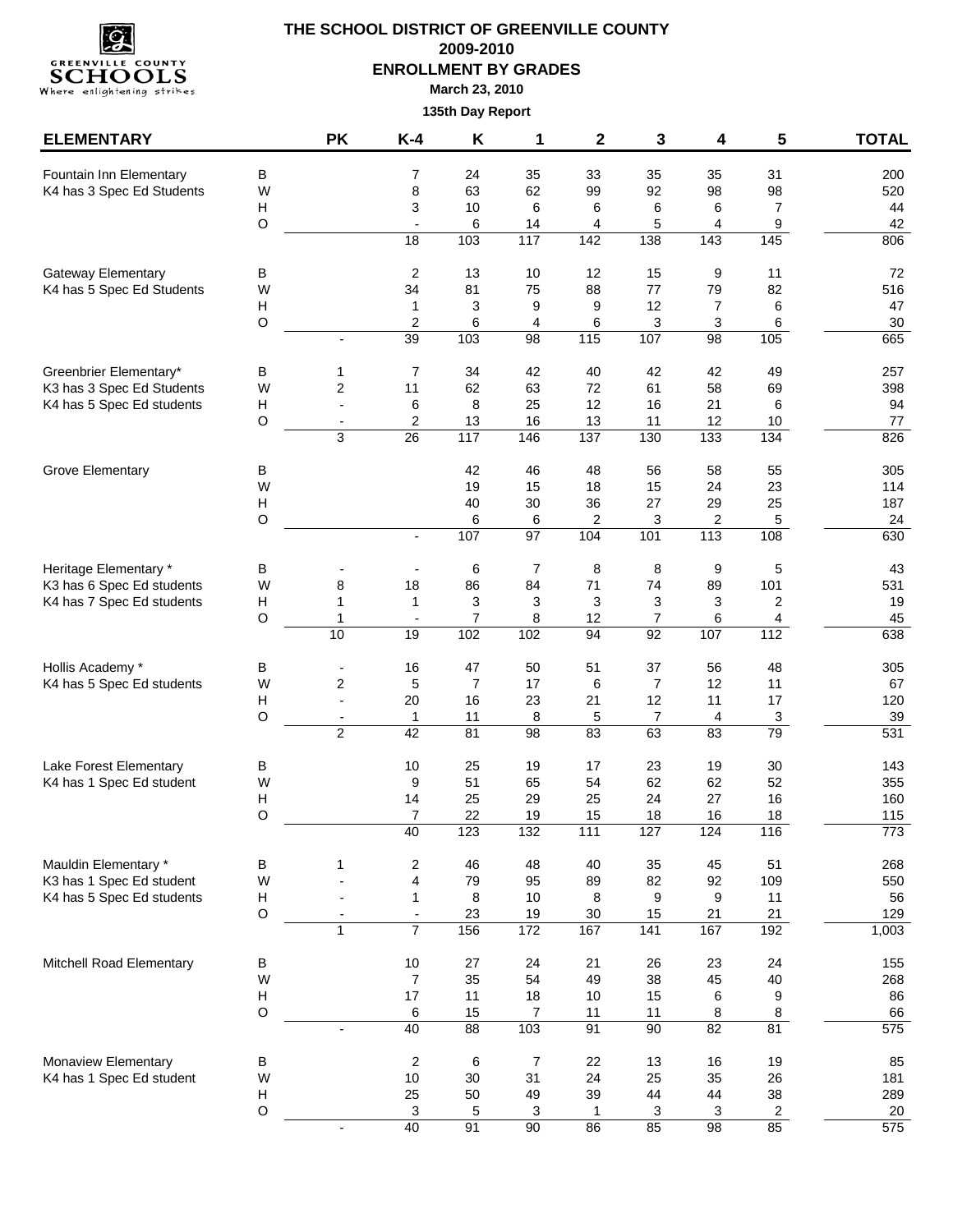

| <b>ELEMENTARY</b>                                      |                            | <b>PK</b>                                  | $K-4$                                 | K                          | 1                           | $\mathbf{2}$                | 3                           | 4                          | 5                                | <b>TOTAL</b>           |
|--------------------------------------------------------|----------------------------|--------------------------------------------|---------------------------------------|----------------------------|-----------------------------|-----------------------------|-----------------------------|----------------------------|----------------------------------|------------------------|
| Mountain View Elementary<br>K4 has 1 Spec Ed student   | В<br>W<br>H                |                                            | 1<br>30<br>5                          | 5<br>97<br>$\mathsf 3$     | 8<br>102<br>1               | 2<br>130<br>8               | 3<br>114<br>5               | 6<br>124<br>5              | 8<br>123<br>6                    | 33<br>720<br>33        |
|                                                        | $\mathsf O$                |                                            | $\overline{c}$<br>38                  | $10$<br>115                | $\overline{7}$<br>118       | 7<br>147                    | $\overline{c}$<br>124       | 2<br>137                   | 5<br>142                         | 35<br>821              |
| Oakview Elementary *<br>K4 has 6 Spec Ed students      | в<br>W<br>H                | 2<br>$\overline{a}$                        | 1<br>6<br>1                           | 20<br>150<br>2             | 18<br>168<br>8              | 20<br>161<br>6              | 18<br>149<br>12             | 24<br>162<br>15            | 24<br>176<br>8                   | 125<br>974<br>52       |
|                                                        | O                          | $\overline{\phantom{a}}$<br>$\overline{2}$ | 2<br>10                               | 25<br>197                  | 30<br>224                   | 34<br>221                   | 25<br>204                   | 21<br>222                  | 22<br>230                        | 159<br>1,310           |
| Paris Elementary                                       | В<br>W                     |                                            |                                       | 10<br>51                   | 6<br>77                     | 13<br>76                    | $\overline{7}$<br>68        | 6<br>78                    | 8<br>77                          | 50<br>427              |
|                                                        | H<br>$\mathsf O$           |                                            |                                       | 11<br>$\overline{7}$<br>79 | 13<br>2<br>98               | $\overline{7}$<br>13<br>109 | $10$<br>4<br>89             | 9<br>9<br>102              | 3<br>$\overline{c}$<br>90        | 53<br>37<br>567        |
| Pelham Road Elementary                                 | В<br>W                     |                                            |                                       | 4<br>88                    | $\overline{7}$<br>81        | 15<br>79                    | 19<br>70                    | 16<br>70                   | 12<br>80                         | 73<br>468              |
|                                                        | H<br>$\circ$               |                                            |                                       | 5<br>16<br>113             | $\overline{7}$<br>13<br>108 | 6<br>10<br>110              | $\overline{7}$<br>8<br>104  | 7<br>7<br>100              | 9<br>13<br>114                   | 41<br>67<br>649        |
| Plain Elementary                                       | $\sf B$                    |                                            |                                       | 24                         | 22                          | 25                          | 28                          | 32                         | 24                               | 155                    |
|                                                        | W<br>H<br>$\circ$          |                                            |                                       | 114<br>11<br>13            | 102<br>8<br>15              | 109<br>10<br>3              | 104<br>10<br>4              | 130<br>10<br>6             | 102<br>12<br>11                  | 661<br>61<br>52        |
|                                                        |                            |                                            |                                       | 162                        | 147                         | 147                         | 146                         | 178                        | 149                              | 929                    |
| Robert E Cashion Elem.<br>K4 has 4 Spec Ed students    | в<br>W<br>н<br>$\mathsf O$ |                                            | 7<br>6<br>6<br>1                      | 47<br>35<br>17<br>$10$     | 39<br>47<br>19<br>6         | 42<br>36<br>11<br>9         | 51<br>45<br>5<br>5          | 49<br>35<br>17<br>6        | 46<br>32<br>13<br>$\overline{5}$ | 281<br>236<br>88<br>42 |
|                                                        |                            |                                            | 20                                    | 109                        | 111                         | 98                          | 106                         | 107                        | 96                               | 647                    |
| Rudolph Gordon Elem *                                  | В<br>W<br>н                |                                            |                                       | 5<br>69<br>7               | $\overline{7}$<br>79<br>3   | 9<br>77<br>1                | 10<br>54<br>3               | $\overline{7}$<br>71<br>5  | 8<br>51<br>3                     | 46<br>401<br>22        |
|                                                        | O                          |                                            |                                       | 9<br>90                    | 9<br>98                     | $\overline{7}$<br>94        | 9<br>76                     | 6<br>89                    | $\overline{7}$<br>69             | 47<br>516              |
| Sara Collins Elementary                                | $\sf B$<br>W               |                                            |                                       | 43<br>69                   | 37<br>75                    | 34<br>69                    | 37<br>84                    | 50<br>72                   | 40<br>84                         | 241<br>453             |
|                                                        | н<br>$\mathsf O$           |                                            | $\blacksquare$                        | 9<br>$\overline{7}$<br>128 | 6<br>9<br>127               | 8<br>13<br>124              | 15<br>$\overline{7}$<br>143 | 7<br>$\overline{7}$<br>136 | 4<br>3<br>131                    | 49<br>46<br>789        |
| Simpsonville Elementary *                              | B                          |                                            | 3                                     | 22                         | 16                          | 29                          | 29                          | 20                         | 24                               | 143                    |
| K4 has 5 Spec Ed students                              | W<br>H<br>$\circ$          |                                            | $\overline{7}$<br>1<br>$\overline{c}$ | 78<br>16<br>8              | 90<br>15<br>9               | 63<br>13<br>16              | 67<br>19<br>10              | 75<br>12<br>10             | 94<br>11<br>11                   | 474<br>87<br>66        |
|                                                        |                            | $\blacksquare$                             | 13                                    | 124                        | 130                         | 121                         | 125                         | 117                        | 140                              | 770                    |
| <b>Skyland Elementary</b><br>K4 has 3 Spec Ed students | В<br>W<br>H                |                                            | $\overline{\mathbf{c}}$<br>33<br>4    | 4<br>73<br>9               | $\mathbf{1}$<br>99<br>10    | 1<br>94<br>4                | 3<br>78<br>5                | $\overline{c}$<br>87<br>5  | $\overline{7}$<br>89<br>1        | 20<br>553<br>38        |
|                                                        | $\mathsf O$                |                                            | 1<br>40                               | $\mathbf{3}$<br>89         | 6<br>116                    | 2<br>101                    | 5<br>91                     | 2<br>96                    | $\overline{c}$<br>99             | 21<br>632              |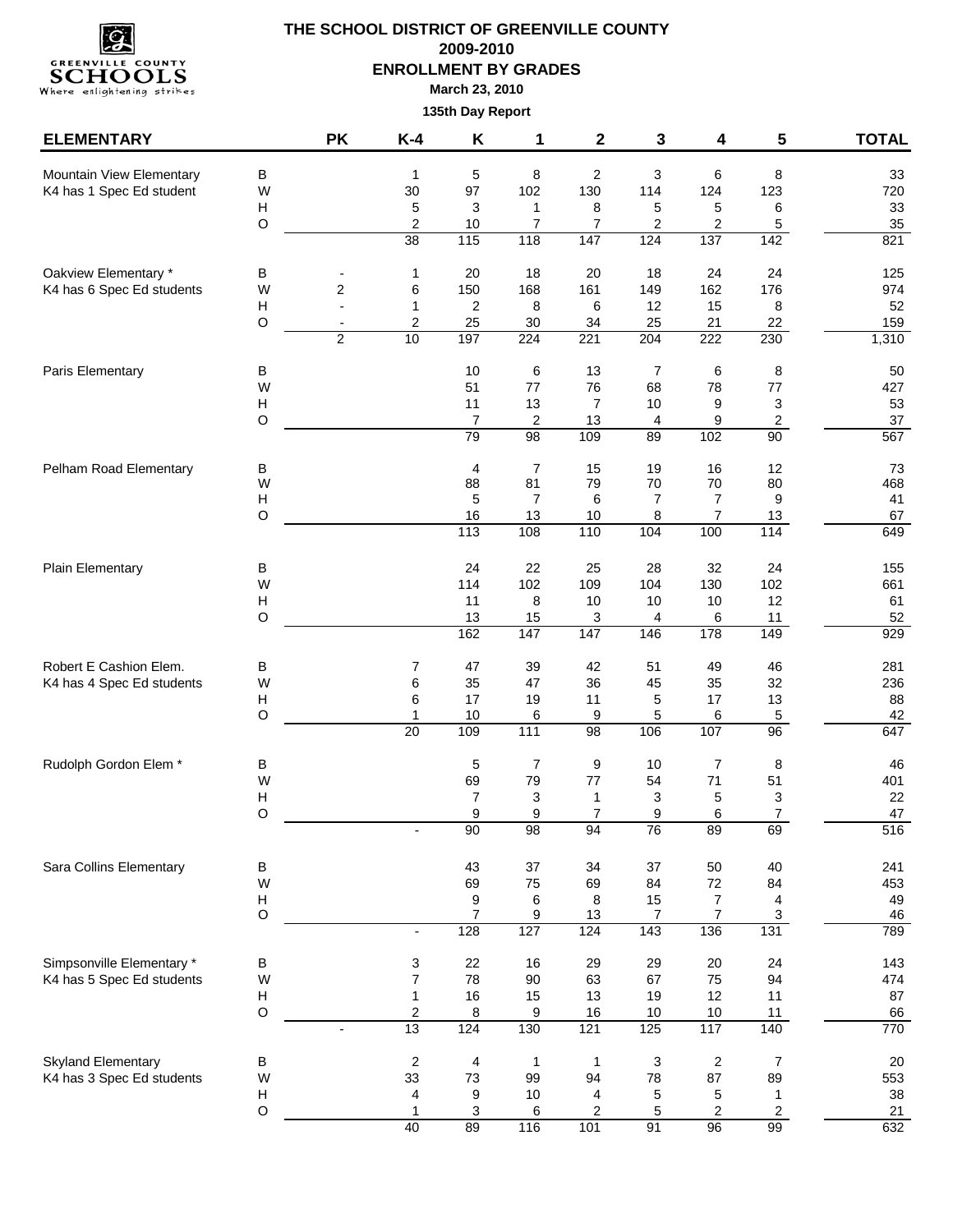

| <b>ELEMENTARY</b>              |                                | <b>PK</b>      | $K-4$                           | Κ                             | 1                              | $\mathbf{2}$             | 3                              | 4                             | 5                              | <b>TOTAL</b>   |
|--------------------------------|--------------------------------|----------------|---------------------------------|-------------------------------|--------------------------------|--------------------------|--------------------------------|-------------------------------|--------------------------------|----------------|
| Slater Marietta Elementary     | B                              |                |                                 |                               | $\mathbf{1}$                   | 3                        | $\overline{\phantom{a}}$       | $\overline{2}$                |                                | 6              |
| K4 has 1 Spec Ed student       | W                              |                | 30                              | 60                            | 64                             | 69                       | 67                             | 66                            | 63                             | 419            |
|                                | H                              |                | 7                               | $\overline{7}$                | $\overline{7}$                 | 4                        | 8                              | 5                             | 8                              | 46             |
|                                | $\mathsf O$                    |                | $\mathbf{1}$<br>$\overline{38}$ | $\overline{\mathbf{4}}$<br>71 | $\mathbf{1}$<br>73             | 4<br>80                  | $\mathbf{1}$<br>76             | 3<br>76                       | $\overline{\phantom{a}}$<br>71 | 14<br>485      |
|                                |                                |                |                                 |                               |                                |                          |                                |                               |                                |                |
| <b>Sterling School</b>         | В                              |                | 24                              | 20                            | 23                             | 8                        | 14                             | 1                             | 4                              | 94             |
| K4 has 9 Spec Ed students      | W<br>Н                         |                | 3<br>6                          | 14<br>$\overline{\mathbf{c}}$ | 23<br>$\overline{\phantom{a}}$ | 24<br>1                  | 80<br>$\overline{\phantom{a}}$ | 69                            | 66                             | 279<br>9       |
|                                | $\circ$                        |                | 4                               | 3                             | $\mathsf 3$                    | $\boldsymbol{2}$         | 11                             | 5                             | $\sqrt{5}$                     | 33             |
|                                |                                |                | $\overline{37}$                 | 39                            | 49                             | 35                       | 105                            | 75                            | 75                             | 415            |
| Stone Academy *                | $\sf B$                        |                | $\mathbf{1}$                    | 15                            | 20                             | 19                       | 19                             | 28                            | 20                             | 122            |
| K3 has 2 Spec Ed students      | W                              | 1              | 5                               | 43                            | 73                             | 71                       | 63                             | 77                            | 69                             | 402            |
| K4 has 9 Spec Ed students      | H                              |                | $\overline{c}$                  | $\overline{7}$                | $\overline{2}$                 | 5                        | 6                              | $\overline{\phantom{a}}$      | 3                              | 25             |
|                                | $\circ$                        | 1              | 1                               | 2                             | $\overline{7}$                 | 8                        | 12                             | 8                             | 4                              | 43             |
|                                |                                | $\overline{2}$ | $\overline{9}$                  | 67                            | 102                            | 103                      | 100                            | 113                           | 96                             | 592            |
| Sue Cleveland Elementary       | $\sf B$                        |                |                                 | 29                            | 23                             | 30                       | 36                             | 41                            | 30                             | 189            |
|                                | W                              |                |                                 | 63                            | 49                             | 49                       | 50                             | 50                            | 50                             | 311            |
|                                | $\boldsymbol{\mathsf{H}}$      |                |                                 | $\ensuremath{\mathsf{3}}$     | 3                              | 2                        | 2                              | 2                             |                                | 12             |
|                                | $\circ$                        |                | $\blacksquare$                  | 9<br>104                      | 11<br>86                       | 5<br>86                  | 3<br>91                        | $\overline{\mathbf{4}}$<br>97 | $\mathbf{3}$<br>83             | 35<br>547      |
|                                |                                |                |                                 |                               |                                |                          |                                |                               |                                |                |
| <b>Summit Drive Elementary</b> | В                              |                | 3                               | 19                            | 11                             | 20                       | 9                              | 19                            | 14                             | 95             |
|                                | W                              |                | 4                               | 28                            | 38                             | 27                       | 28                             | 34                            | 28                             | 187            |
|                                | Н<br>$\circ$                   |                | 12<br>$\mathbf{1}$              | 18<br>6                       | 12<br>4                        | 13<br>5                  | 5<br>4                         | 9<br>$\overline{2}$           | $\overline{7}$<br>4            | 76<br>26       |
|                                |                                |                | 20                              | $\overline{71}$               | 65                             | 65                       | 46                             | 64                            | 53                             | 384            |
| <b>Taylors Elementary</b>      | $\sf B$                        |                |                                 | 24                            | 24                             | 23                       | 24                             | 33                            | 27                             | 155            |
|                                | W                              |                |                                 | 77                            | 75                             | 76                       | 89                             | 56                            | 69                             | 442            |
|                                | Н                              |                |                                 | 15                            | 19                             | 7                        | 11                             | 14                            | 8                              | 74             |
|                                | $\circ$                        |                |                                 | 20                            | 15                             | 11                       | 12                             | 11                            | 11                             | 80             |
|                                |                                |                | $\overline{a}$                  | 136                           | 133                            | 117                      | 136                            | 114                           | 115                            | 751            |
| Thomas E Kerns Elementary      | В                              |                |                                 | 56                            | 63                             | 71                       | 58                             | 61                            | 46                             | 355            |
|                                | W                              |                |                                 | 19                            | 18                             | 14                       | 15                             | 21                            | 20                             | 107            |
|                                | H                              |                |                                 | 22                            | 8                              | 15                       | 18                             | 11                            | 16                             | 90             |
|                                | $\circ$                        |                |                                 | $\overline{7}$                | 3                              | 4                        | 6                              | $\overline{A}$                | 4                              | 25             |
|                                |                                |                |                                 | 104                           | 92                             | 104                      | 97                             | 94                            | 86                             | 577            |
| <b>Tigerville Elementary</b>   | $\sf B$                        |                |                                 | $\mathbf{1}$                  | 4                              | $\blacksquare$           | $\overline{\mathbf{c}}$        | 4                             |                                | 11             |
|                                | W                              |                | 19                              | 40                            | 40                             | 50                       | 50                             | 53                            | 52                             | 304            |
|                                | Н                              |                |                                 |                               |                                |                          |                                | 3                             |                                | 3              |
|                                | $\circ$                        |                | 1<br>$\overline{20}$            | 4<br>45                       | $\overline{2}$<br>46           | 1<br>51                  | $\mathbf{1}$<br>53             | 1<br>61                       | 4<br>56                        | 14<br>332      |
|                                |                                |                |                                 |                               |                                |                          |                                |                               |                                |                |
| Washington Center              | В                              |                |                                 | $\mathbf{1}$                  | $\sqrt{2}$                     | 4                        | 4                              | 4                             | 5                              | 20             |
|                                | W<br>$\boldsymbol{\mathsf{H}}$ |                |                                 | $\overline{\mathbf{c}}$       | $\mathbf 5$<br>3               | 4<br>$\boldsymbol{2}$    | $\overline{7}$<br>3            | 6                             | 5                              | 29<br>8        |
|                                | $\circ$                        |                |                                 | $\overline{\phantom{a}}$      | $\overline{\phantom{a}}$       | $\overline{\phantom{a}}$ | $\blacksquare$                 | $\overline{\phantom{a}}$      |                                | $\blacksquare$ |
|                                |                                |                |                                 | 3                             | 10                             | 10                       | $\overline{14}$                | 10                            | 10                             | 57             |
| Welcome Elementary             | $\sf B$                        |                |                                 | 42                            | 30                             | 45                       | 44                             | 42                            | 32                             | 235            |
|                                | W                              |                |                                 | 40                            | 25                             | 29                       | 28                             | 26                            | 35                             | 183            |
|                                | $\boldsymbol{\mathsf{H}}$      |                |                                 | 32                            | 28                             | 38                       | 25                             | 34                            | $16\,$                         | 173            |
|                                | $\circ$                        |                |                                 | $10$                          | 4                              | 6                        | 2                              | 6                             | $\overline{c}$                 | $30\,$         |
|                                |                                |                |                                 | 124                           | 87                             | 118                      | 99                             | 108                           | 85                             | 621            |